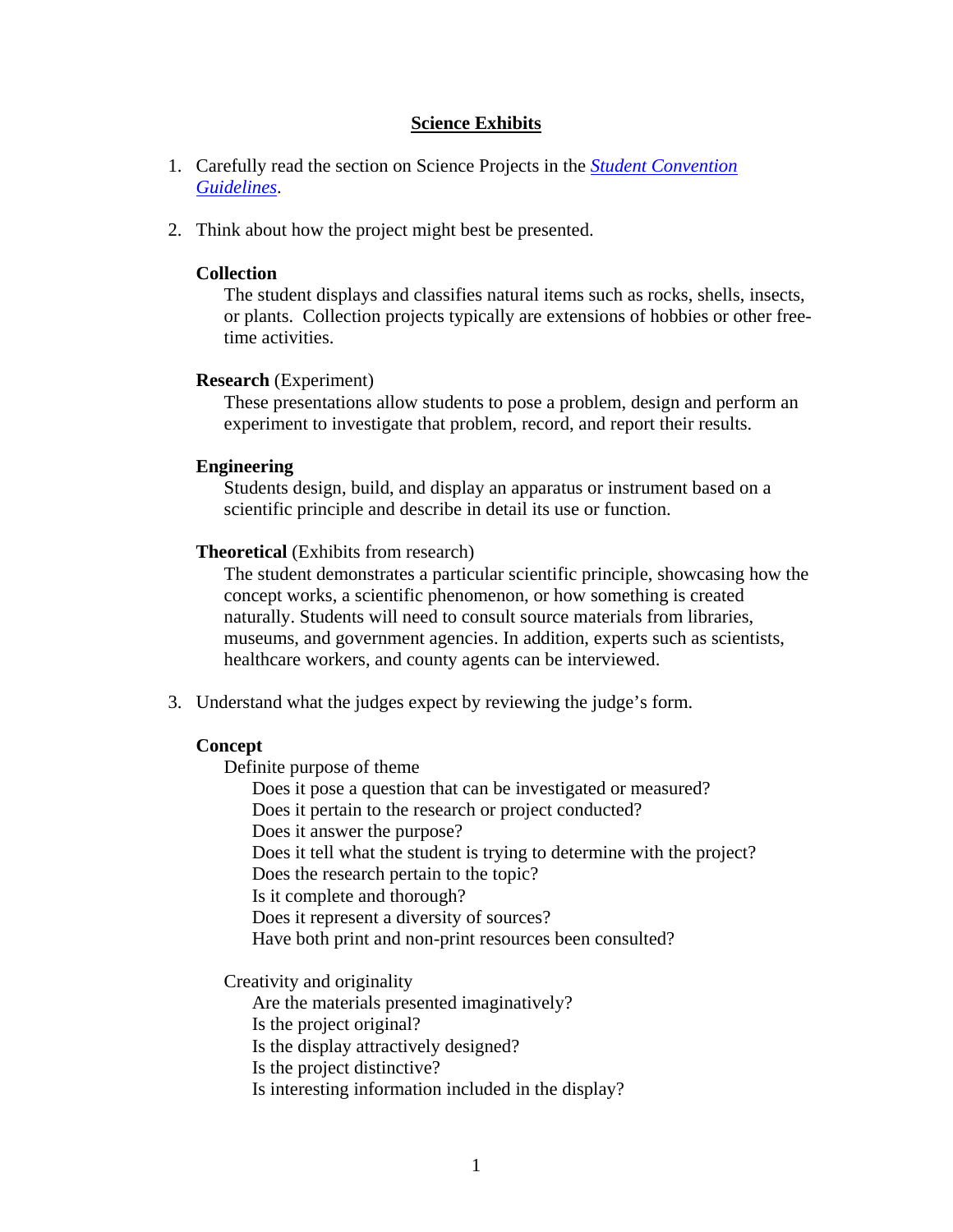Are the data or results interpreted appropriately? Has the student shown inventiveness?

Meets A.C.E. standards

Does it meet size constraints, and is it safe? Has the student adhered to the guidelines?

## **Scientific Thought**

Accuracy of display Is the topic or problem stated clearly and completely? Have appropriate resources been cited? Is there an adequate solution or conclusion?

Total thought and effort

 Is the experiment designed to answer a question? Has a systematic plan of action been stated? Is a project notebook provided with the display?

Degree of difficulty

 Have experts been consulted? Have any problems or limitations been noted? Does the student understand all the facts and/or theories?

#### **Workmanship**

**Neatness** 

Does the project represent quality workmanship?

 Handling of materials Does the project represent the student's own work?

 Handling of tools required How much outside assistance did the student need?

 Design of layout Does the project indicate extensive planning?

#### **Thoroughness**

Presentation Is the project complete? Does the project include a display unit, three-dimensional items, and a written report? Were all potential sources of information consulted? Information Is a problem adequately answered or pursued? Does the project tell a complete story?